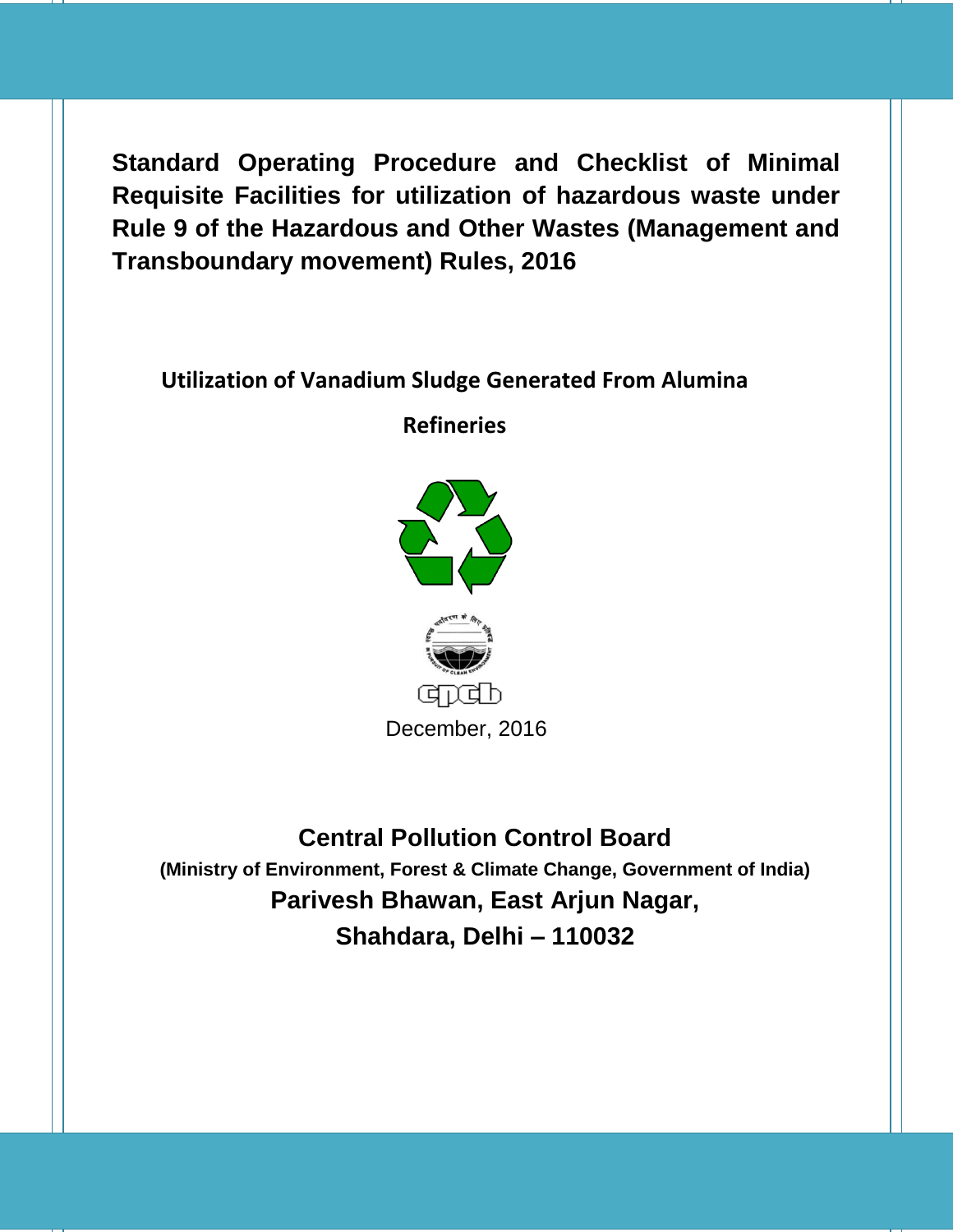## **22.0 Utilization of Vanadium Sludge:**

| Type of HW                     | Source of generation | <b>Recovery/Product</b> |
|--------------------------------|----------------------|-------------------------|
| Vanadium Sludge-               | Alumina refineries   | Vanadium metal          |
| Category 11.7 of schedule-I of |                      |                         |
| HOWM Rules, 2016               |                      |                         |

## **22.1Source of Waste**

- i. Vanadium sludge is generated in Bayer's process in production of alumina from bauxite, which involves treating bauxite with alkali under high pressure forming Bayer's liquor that contains substantial amount of vanadium salts as impurities. Vanadium sludge gets precipitated, when vanadium containing bayer's liquor is cooled down or air is blown through. Vanadium sludge contains 10-20% vanadium as vanadium pentoxide.
- ii. Vanadium sludge contains about 38-45% moisture, 10-20% vanadium pentaoxide, 8-15% sodium oxide and 2.5-3.0% alumina.

## **22.2 Proposed Process**

The utilization process involves mixing of vanadium sludge with water followed by neutralization of solution with hydro chloric acid. Then solution is filtered through filter press and mother liquor containing dissolved V2O5reacts with ammonium chloride powder resulting into precipitation of ammonium meta vanadate (AMV) in the solution, which is centrifuged and washed for recovery of vanadium pentaoxide from mother liquor. The centrifuged precipitate is dried in hot air oven dryer and recovers the vanadium metal after thermite process.

## *Process Flow Diagram*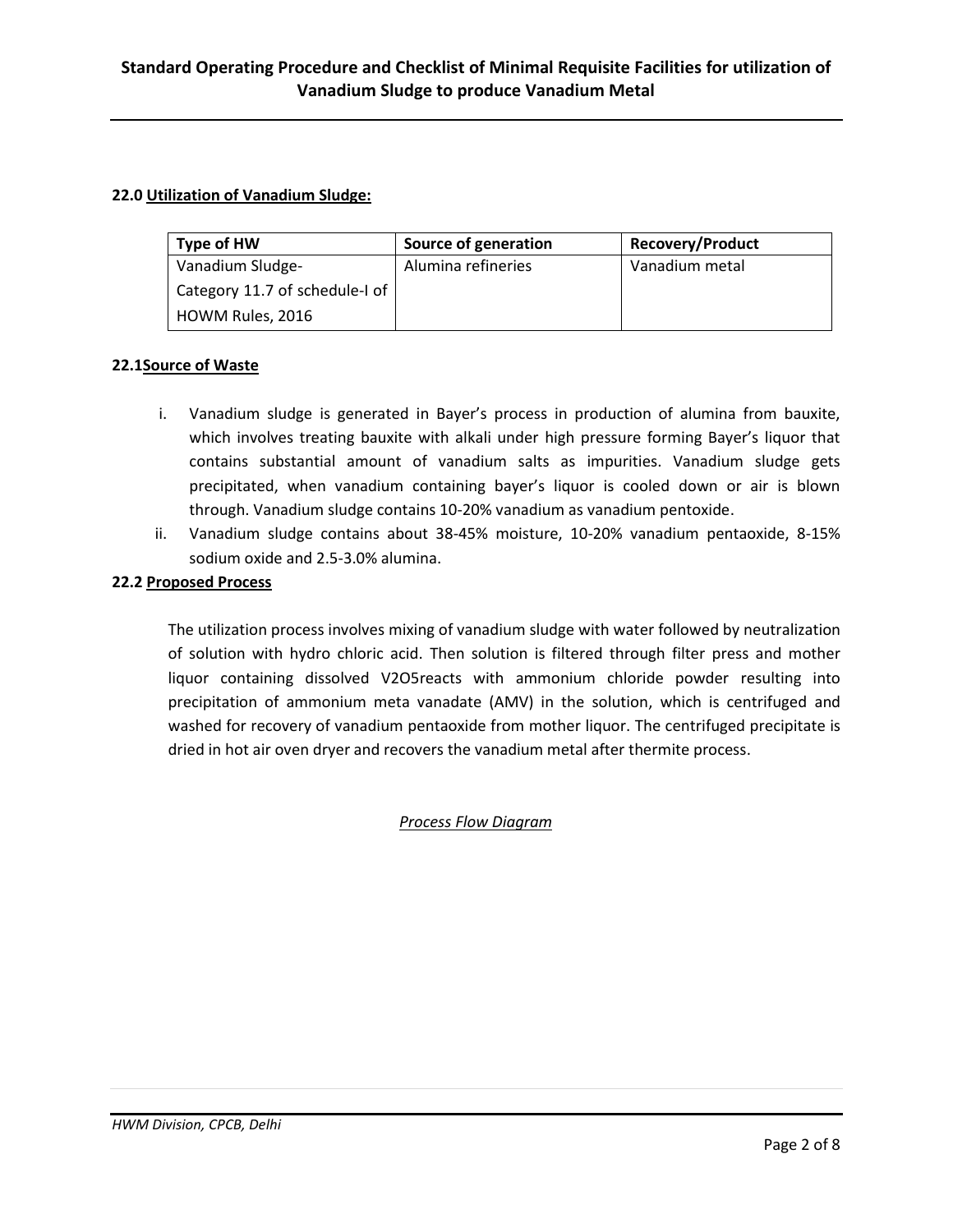

#### **22.3 Product Usage / Utilization**

The recovered vanadium metal is used in steel industry as additive. It is used for the production of rust resistant, spring and high speed tool steels. It is also added to steels to stabilise carbides.

#### **22.4 Standard Operating Procedure (SoP) for utilization**

This SoP is applicable only for the utilization of vanadium sludge generated from Alumina refineries industries during Bayer's process in production of alumina from bauxite to produce vanadium metal suitable for utilization in steel industry.

(1) The vanadium sludge should be transported in HDPE/jambo bags mounted on vehicles fitted with requisite safeguards ensuring no spillage of waste.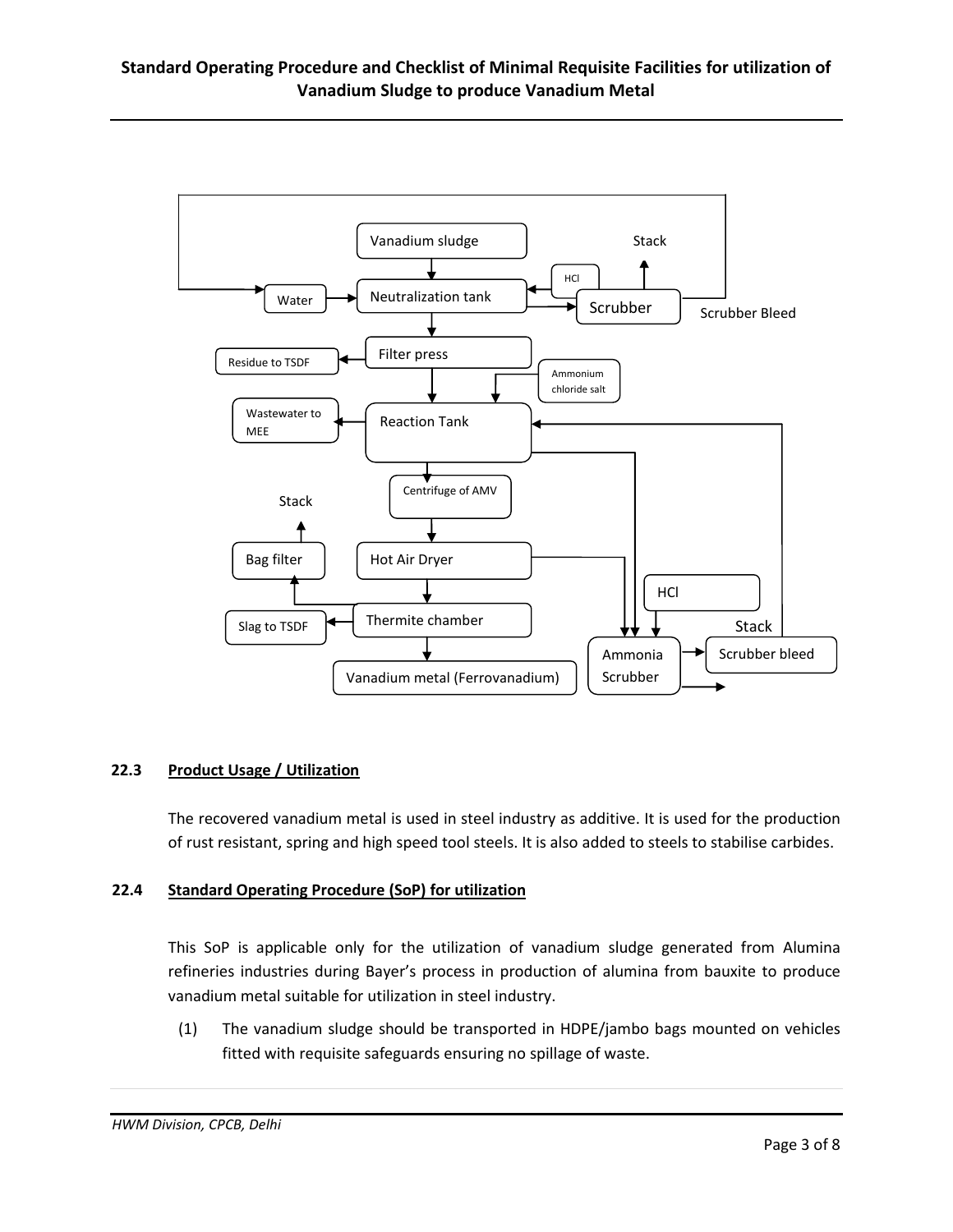- (2) There should be a designated space for unloading of vanadium sludge jambo bags. The receiving storage area shall be placed above the ground and contained with low raise bund wall & acid-alkali proof floor with slope to collect spillages, if any, into collection pit.
- (3) The unit shall store hazardous waste as well as ammonium chloride salt under cool, dry and well-ventilated covered storage shed(s) within premises, as authorized by the concerned State Pollution Control Board/Pollution Committee under Hazardous and Other Wastes (Management &Transboundary Movement) Rules, 2016 so as to eliminate rain water intrusion.
- (4) There shall be no manual handling of vanadium sludge and ammonium chloride salt. Mechanical loading or bucket elevator shall be used for transfer of vanadium sludge and ammonium chloride salt to the reaction tank.
- (5) The entire process area shall have leak-proof and acid-alkali proof floor tiles with adequate slope to collect spillages, if any, into a collection pit. The spillages from collection pit shall be transferred to reaction tank, as the cases may be, through chemical process pump.
- (6) Neutralization tank should be connected with scrubber followed by stack of minimum height of 06 m above the roof top or as prescribed by the concerned SPCB/PCC, whichever is higher. Stack shall have easy access to port hole for conducting stack emission monitoring. If water alone is used as scrubbing medium in the scrubber, the bleed water from scrubber shall be used as water for mixing vanadium sludge.
- (7) Transfer of hydrochloric acid shall be done only through separate chemical pipeline to reaction tanks.
- (8) There shall be separate storage area for HCl tank in HDPE tank or acid proof tank above the ground with low raise bund wall & acid/alkali proof floor with slope to collect spillages, if any, into collection pit.
- (9) The neutralized liquid from neutralization tank shall be filtered through filter press to remove particles from the liquidprior to transfer of the same to the reaction tank.
- (10) This mother liquor shall be transferred to reaction tank through mechanized/chemical process pump.
- (11) Transfer of ammonium chloride salt to reaction tankshall be carried out through bucket/mechanized system.
- (12) Precipitated ammonium meta vanadate shall be separated from mother liquor by gravity separation and the slurry transferred to centrifuge through slurry pump or any other mechanical process.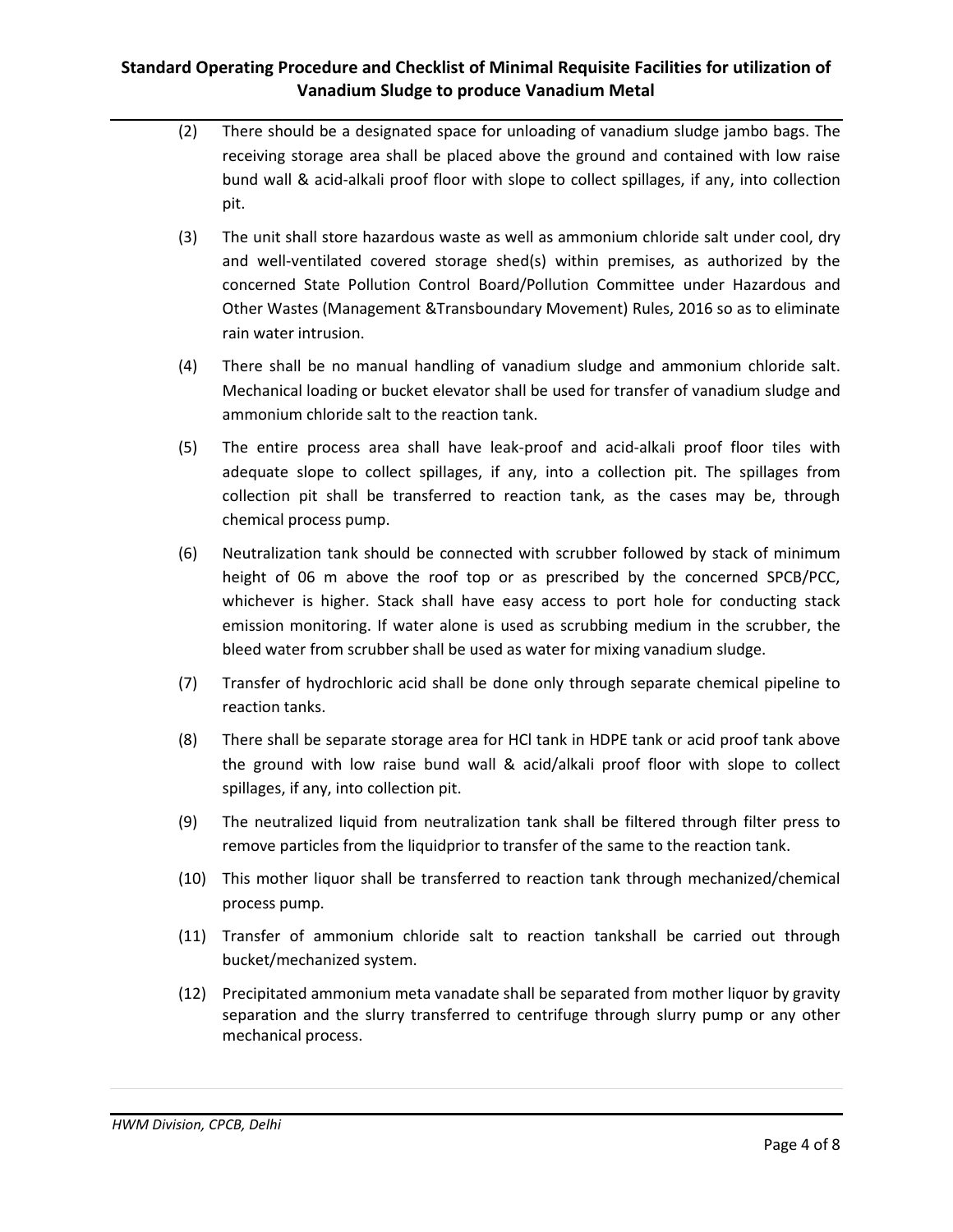- (13) The recovered ammonium meta vanadate (AMV) from centrifuge after washing can be transferred to dryer unit manually.
- (14) Unit shall maintain proper ventilation in the work zone and process areas. All personnel involved in the plant operation shall wear proper personal protective equipment such as Chemical goggles, impervious gloves of chemically resistant material (rubber or neoprene), Body suits, aprons, and/or coveralls of chemical resistant material and impervious boots of chemically resistant material.
- (15) Ammonia gas, release dduring oxidation of ammonium meta vanadate in hot air dryer at temperature of around350°C to produce vanadium pentoxide, shall be channelized through duct to a scrubber (preferable with venture scrubber) and released through stack of minimum height of 06 m above the roof top or as prescribed by the concerned SPCB/PCC, whichever is higher. HCl shall use as anabsorbing media for recovery of ammonium chloride, shall be reused in the reaction tank, if possible.

The reaction tank should be covered with FRP (or any suitable acid/alkali proof) lid connected to the aforesaid common scrubber through a suction duct with isolation valve.

- (16) Vanadium pentoxide along with aluminium powder, iron chips andCaF<sub>2</sub> shall be charged in thermite furnace for exothermic reaction at temperature of about 1800°C-1900°C. Thermite furnace shall be connected with bag filters which shall be connected to stack of minimum 30 meters height above the ground.
- (17) The slag generated during thermite process shall be stored in designated area and shall be sent to TSDF for disposal.
- (18) Treatment and disposal of waste water:

The following are the sources of wastewater from utilization process;

- a) Spent mother liquor
- b) Scrubber bleed from Neutralization tank, if not used in utilization process

c) Floor washing/reactor wash/vehicle wash/spillages, etc.

The Spent mother liquor, after reuse during the utilization process, shall be collected in separate tank for treatment with sodium hydroxide or calcium hydroxide followed by further treatment in Multiple Effect Evaporator (MEE). MEE salt should be sent to TSDF for encapsulation and secured land filling. Depending upon waste water quality generated from Floor washing/reactor wash/vehicle wash/spillages Scrubber bleeds and Scrubber bleed from Neutralization tank, if any, there may be requirement of effluent treatment plant if the same cannot be directly treated in MEE.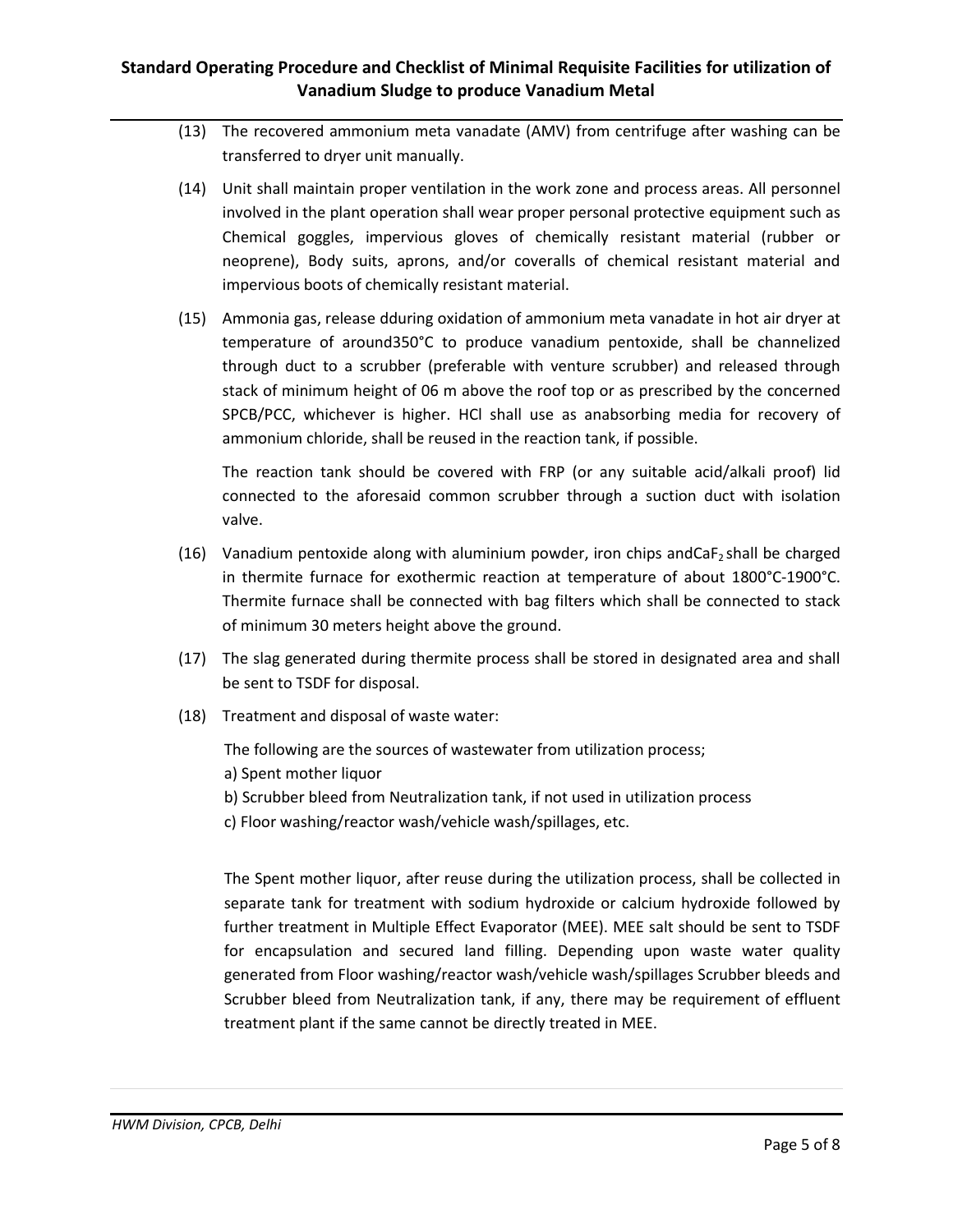The condensate of MEE and treated waste water shall be used for neutralization in its HW utilization process/floor washing/reactor wash/vehicle wash/spillages etc. and there shall not be any discharge of treated waste water.

- (19) It shall be ensured that vanadium sludge is procured from the industries who have valid authorization for the same from the concerned SPCB/PCC as required under Hazardous and Other Wastes (Management and Transboundary Movement) Rules, 2016.
- (20) The unit shall submit quarterly and annual information on hazardous wastes consumed, its source, products generated or resources conserved (specifying the details like type and quantity of resources conserved) to the concerned SPCB.
- (21) The residue generated from filter press, ETP sludge (if any), residue from scrubber and bag filter, MEE residue, product spillages etc. shall be collected and temporarily stored in HDPE drums / bags in a dedicated hazardous waste storage area and sent to TSDF within 90 days from generation of the waste. Such storage area shall be covered with proper ventilation.
- (22) The unit shall maintain a passbook issued by concerned SPCB wherein the following details of each procurement of vanadium sludge waste shall be entered:
	- Address of the sender
	- Date of dispatch
	- Quantity procured
	- Seal and signature of the sender
	- Date of receipt in the premises
- (23) A log book with information on source and date of procurement of each type of the said hazardous wastes, quantity, date wise utilization of the same, quantity of vanadium metal manufactured, hazardous waste generation and its disposal, etc. shall be maintained including analysis report of emission monitoring & effluent discharged, as applicable.
- (24) Transportation of vanadium sludge and filter press & MEE residues generated during utilisation shall be carried out by the sender or receiver (utilizer/TSDF operator) as per the authorization issued by concerned SPCB under the Hazardous and Other Wastes (Management &Transboundary Movement) Rules, 2016.
- (25) The unit shall maintain record of hazardous waste utilised, residues generated and disposed as per Form 3 & shall file annual returns in Form 4 as per Rule 20 (1) and (2) of the Hazardous and Other Wastes (Management and Transboundary Movement) Rules, 2016, to concerned SPCB.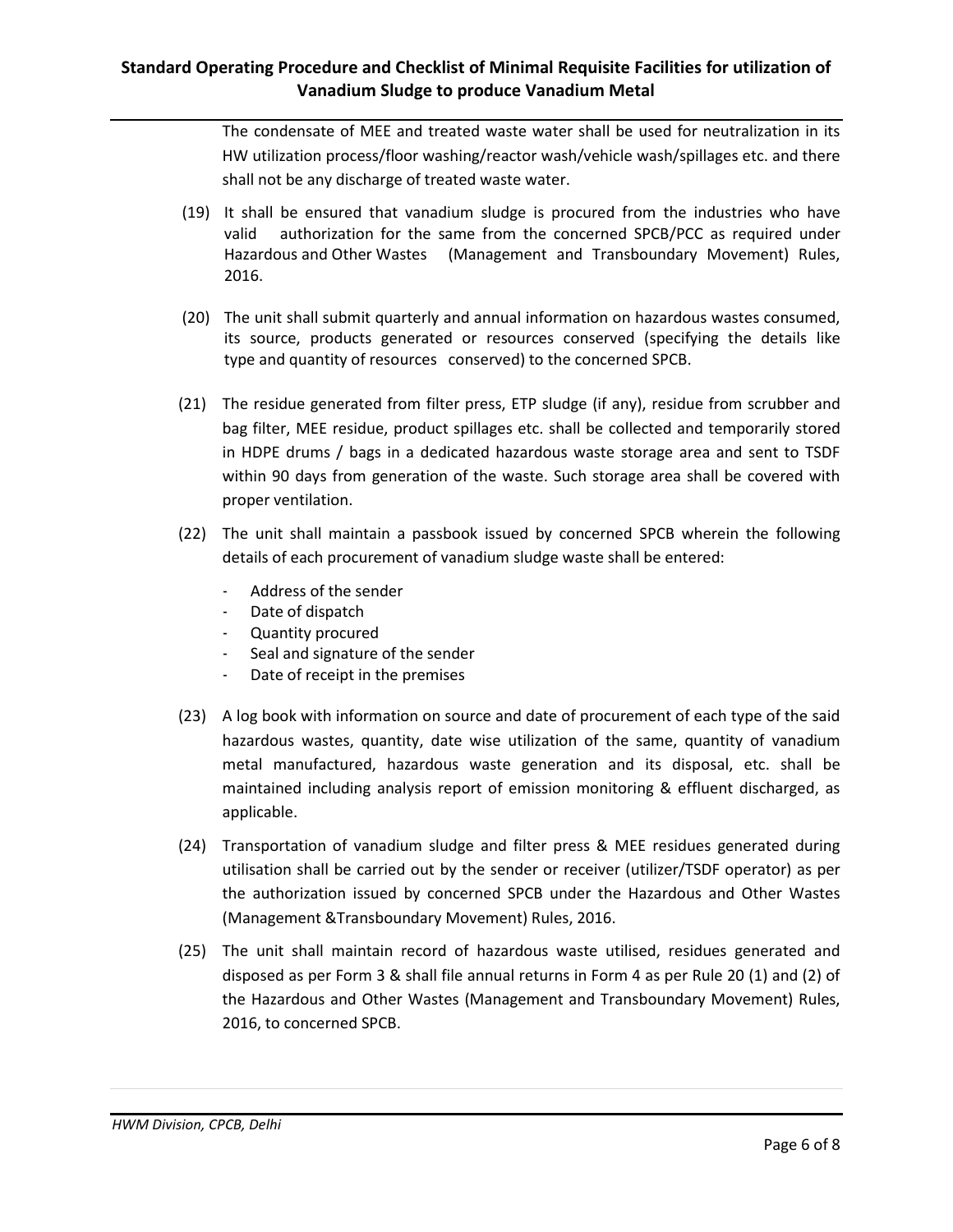- (26) In case of environmental damages arising due to improper handling of hazardous wastes including accidental spillage during generation, storage, processing, transportation and disposal, the unit shall be liable to implement immediate response measures, environmental site assessment and remediation of contaminated soil/groundwater/sediment etc. as per the "Guidelines on Implementing Liabilities for Environmental Damages due to Handling & Disposal of Hazardous Wastes and Penalty" published by CPCB.
- (27) During the process of utilization and handling of hazardous waste, the unit shall comply with the requirements in accordance with the Public Liability Insurance Act, 1991 as amended, wherever applicable.

## **22.5 Standards**

- (1) Emissions from stack connected to neutralization tank followed by scrubber shall comply with the following:
	- i. PM  $150$ mg/Nm<sup>3</sup>
	- ii. HCl vapour  $\&$  mist -35 mg/Nm<sup>3</sup>
- (2) Emission from stack attached to reaction vessel and thermite chamber reaction vessels shall comply with the following:
	- i. PM 150mg/Nm3
	- ii. Ammonia 5mg/Nm3.

(Ammonia standard has been arrived based on emission of ammonia measured during trial utilization study)

- (3) Emission from stack connected to Bag Filters shall comply with PM emission of 150mg/Nm3.
- (4) Stringent emission standards may be prescribed by the concerned SPCB/PCC. Other emission/discharge standard shall be as per norms prescribed by concerned SPCB/PCC.
- (5) Fugitive emissions in the work zone shall comply with following standards (Reference: OCCUPATIONAL SAFETY AND HEALTH STANDARDS 1910.1000):

Ammonia -25 ppm (18 mg/m3) TWA\* Respirable dust (PM10) - 5000 μg/m3 TWA

*TWA - Time-weighted average The Permissible Exposure Limit is 8-hour TWA.*

*A ceiling limit is one that may not be exceeded for any period of time, and is applied to irritants and other materials that have immediate effects.*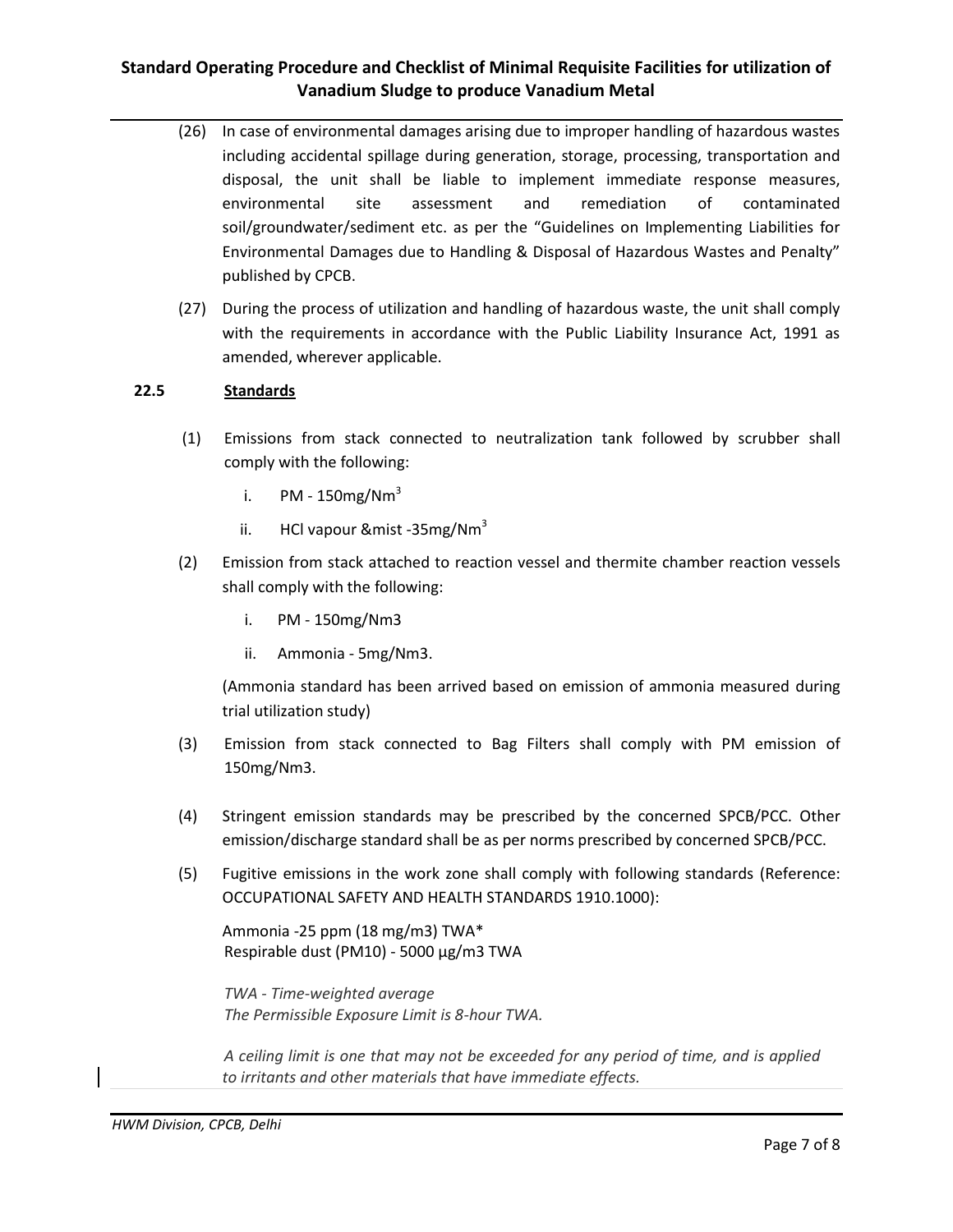(6) Monitoring of the specified parameters for source emission and work zone shall be carried out by NABL/EPA/ISO 17025 accredited laboratories quarterly and the results shall be submitted quarterly to the concerned SPCB/PCC.

## **22.6 Siting of Industry**

Facilities for processing of vanadium sludge should preferably be located in a notified industrial area or industrial park/estate/cluster.

## **22.7 Size of Plant & Efficiency of utilisation**

1000 kg of vanadium sludge may yield 175 kg of vanadium metal. Other raw materials required are 3000 litre water, 363 litre HCl, 240 kg ammonium chloride salt, 79 kg iron chips, 95 kg aluminium and 11 kg calcium fluoride. Requisite facilities of adequate size shall be installed accordingly.

## **22.8 On-line detectors / Alarms / Analysers**

Online detectors/alarms/analysers are not recommended for batch type processing units. However, in case of continuous process operations, SPCB/PCC may recommend online stack monitoring for PM emission in stack attached to thermite process.

## **22.9 Checklist of Minimal Requisite Facilities**

| S. No. | <b>Requisite Facilities</b>                                                                                                                                                                                     |
|--------|-----------------------------------------------------------------------------------------------------------------------------------------------------------------------------------------------------------------|
| 1.     | Storage shed(s) for storage of vanadium sludge in jambo bags or bags suitable for<br>alkaline salt only under cool, dry, well-ventilated covered storage shed(s) within<br>premises.                            |
| 2.     | Covered hazardous waste storage area to store residues generated from ETP(if any),<br>scrubber residues, MEE salt, slag, product spillages etc. in HDPE bags/drums.                                             |
| 3.     | Acid-alkali proof flooring in process area including the areas of reception, storage and<br>handling of vanadium sludge, ammonium chloride salt and HCl.                                                        |
| 4.     | Chemical pumps for transfer of acidic liquids and slurry pump (optional) for transfer of<br>reaction mass from reaction vessel.                                                                                 |
| 5.     | Neutralization tank adequate size with suction hood connected to scrubber<br>followed by stack of minimum height of 06 m above the roof top or as prescribed by<br>the concerned SPCB/PCC, whichever is higher. |
| 6.     | Chemical pumps for transfer of mother liquor and leached liquid solution.                                                                                                                                       |
| 7.     | Reaction vessels of adequate size covered with FRP (or any suitable acid-alkali proof)                                                                                                                          |